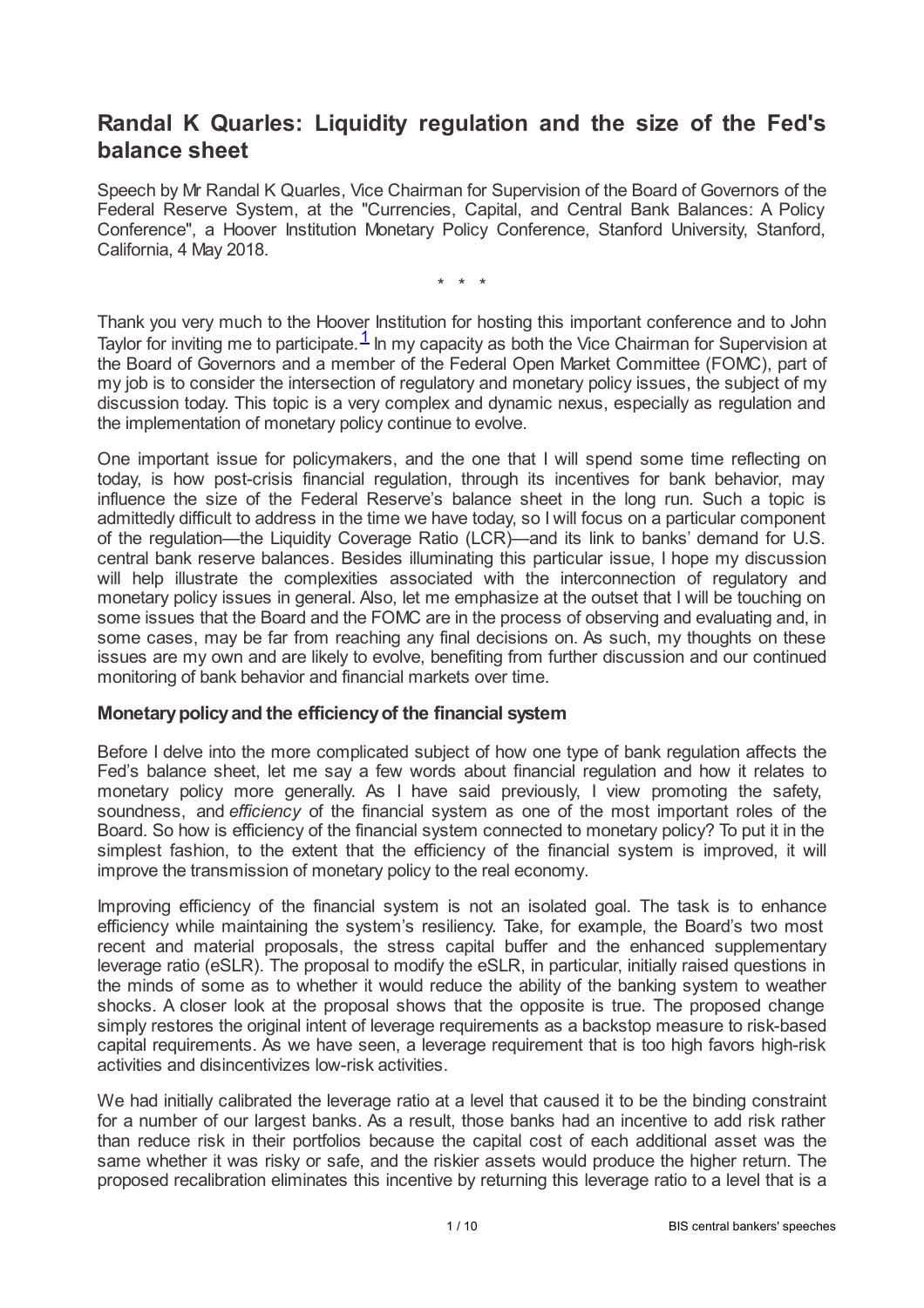backstop rather than the driver of decisions at the margin. Yet, because of the complex way our capital regulations work together—with risk-based constraints and stress tests regulating capital at both the operating and holding company levels—this improvement in incentives is obtained with virtually no change in the overall capital requirements of the affected firms. Federal Reserve staff estimate the proposal would potentially reduce capital requirements across the eight large banks subject to the proposal by \$400 million, or 0.04 percent of the \$955 billion in capital these banks held as of September [2](#page-8-1)017.<sup>2</sup> So this recalibration is a win-win: a material realignment of incentives to reduce a regulatory encouragement to take on risk at a time when we want to encourage prudent behavior without any material capital reduction or cost to the system's resiliency. Taken together, I believe these new rules will maintain the resiliency of the financial system and make our regulation simpler and more risk sensitive.

### <span id="page-1-0"></span>**Liquidityregulations**

Let me now back up to the time just before the financial crisis and briefly describe why liquidity regulations are necessary for banks. Banking organizations play a vital role in the economy in serving the financial needs of U.S. households and businesses. They perform this function in part through the mechanism of maturity transformation—that is, taking in short-term deposits, thereby making a form of short-term, liquid investments available to households and businesses, while providing longer-term credit to these same entities. This role, however, makes banking firms vulnerable to the potential for rapid, broad-based outflows of their funding (a so-called run). and these institutions must therefore balance the extent of their profitable maturity transformation against the associated liquidity risks. $\frac{3}{3}$  $\frac{3}{3}$  $\frac{3}{3}$  Leading up to the 2007–09 financial crisis, some large firms were overly reliant on certain types of short-term funding and overly confident in their ability to replenish their funding when it came due. Thus, during the crisis, some large banks did not have sufficient liquidity, and liquidity risk management at a broader set of institutions proved inadequate at anticipating and compensating for potential outflows, especially when those outflows occurred on a rapid basis. $\frac{4}{3}$  $\frac{4}{3}$  $\frac{4}{3}$ 

<span id="page-1-2"></span><span id="page-1-1"></span>In the wake of the crisis, a combination of regulatory reforms and stronger supervision was needed to promote increased resilience in the financial sector. With regard to liquidity, the prudential regulations and supervisory programs implemented by the U.S. banking agencies have resulted in significant improvements in the liquidity positions and in the risk management of our largest institutions. And, working closely with other jurisdictions, we have also implemented global liquidity standards for the first time. These standards seek to limit the effect of short-term outflows and extended overall funding mismatches, thus improving banks' liquidity resilience.

<span id="page-1-3"></span>One particular liquidity requirement for large banking organizations is the LCR, which the U.S. federal banking agencies adopted in 2014.<sup>2</sup> The LCR rule requires covered firms to hold sufficient high-quality liquid assets (HQLA)—in terms of both quantity and quality—to cover potential outflows over a 30-day period of liquidity stress. The LCR rule allows firms to meet this requirement with a range of cash and securities and does not apply a haircut to reserve balances or Treasury securities based on the estimated liquidity value of those instruments in times of stress. Further, firms are required to demonstrate that they can monetize HQLA in a stress event without adversely affecting the firm's reputation or franchise. [5](#page-8-4)

<span id="page-1-4"></span>The rules have resulted in some changes in the behavior of large banks and in market dynamics. Large banks have adjusted their funding profiles by shifting to more stable funding sources. Indeed, taken together, the covered banks have reduced their reliance on short-term wholesale funding from about 50 percent of total assets in the years before the financial crisis to about 30 percent in recent years, and they have also reduced their reliance on contingent funding sources. Meanwhile, covered banks have also adjusted their asset profiles, materially increasing their holdings of cash and other highly liquid assets. In fact, these banks' holdings of HQLA have increased significantly, from low levels at some firms in the lead-up to the crisis to an average of about 15 to 20 percent of total assets today.  $6$  A sizable portion of these assets currently consists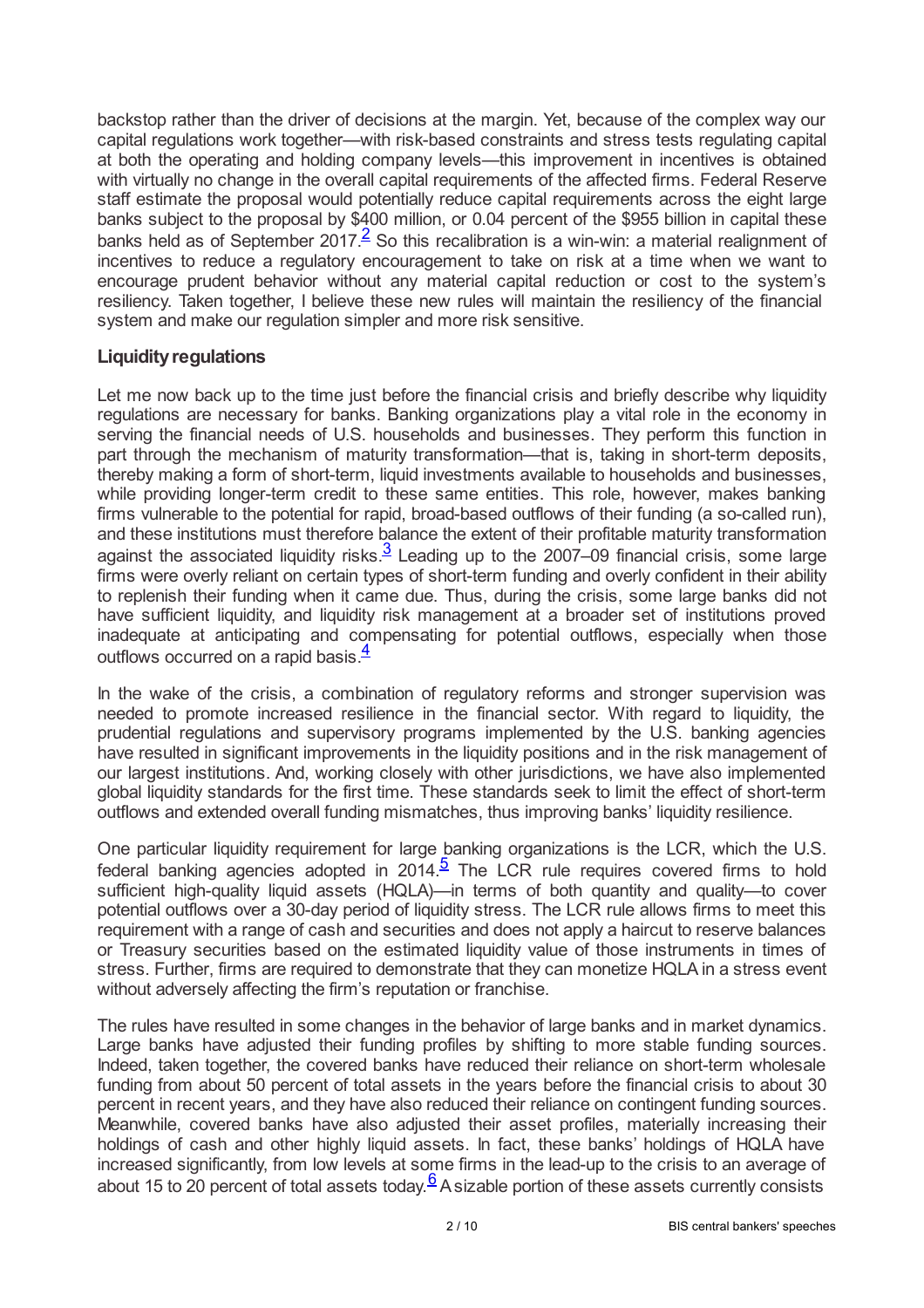of U.S. central bank reserve balances, in part because reserve balances, unlike other types of highly liquid assets, do not need to be monetized, but also, importantly, because of the conduct of the Fed's monetary policy, a topic to which I will next turn.

#### **Howdoes the LCR interact with the size of the Fed's balance sheet?**

With this backdrop, a relevant question for monetary policymakers is, what quantity of central bank reserve balances will banks likely want to hold, and, hence, how might the LCR affect banks' reserve demand and thereby the longer-run size of the Fed's balance sheet? Let me emphasize that policymakers have long been aware of the potential influence that regulations may have on reserve demand and thus the longer-run size of the Fed's balance sheet. And, of course, regulatory influences on banks' behavior, my focus today, is just one of many factors that could affect policymakers' decisions regarding the appropriate long-run size of the Fed's balance sheet. $\frac{7}{1}$  $\frac{7}{1}$  $\frac{7}{1}$  In particular, in augmenting its Policy Normalization Principles and Plans, the FOMC stated in June 2017 that it "currently anticipates reducing the quantity of reserve balances, over time, to a level appreciably below that seen in recent years but larger than before the financial crisis" and went on to note that "the level will reflect the banking system's demand for reserve balances and the Committee's decisions about how to implement monetary policy most efficiently and effectively in the future."<sup>[8](#page-9-0)</sup>

<span id="page-2-1"></span><span id="page-2-0"></span>With that said, it is useful to begin by examining banks' current reserve holdings. [Figure](www.federalreserve.gov/images/quarles20180504a1.png) 1 plots the aggregate level of reserve balances in the U.S. banking system, starting well before the financial crisis. As you can see, the current level of reserves—at around \$2 trillion—is many orders of magnitude higher than the level that prevailed before the financial crisis, a result of the Fed's large-scale asset purchase programs that aimed to mitigate the severe economic downturn and stem disinflationary pressures in the wake of the crisis. The vertical lines in the figure show key dates in the implementation of the LCR, including the initial Basel III international introduction of the regulation followed by its two-step introduction in the United States. A key takeaway from this figure is that the Fed was in the process of adding substantial quantities of reserve balances to the banking system while the LCR was being implemented—and these two changes largely happened simultaneously. As a result, banks, in aggregate, are currently using reserve balances to meet a significant portion of their LCR requirements. In addition, because these changes happened together, it is reasonable to conclude that the current environment is likely not very informative about banks' *underlying* demand for reserve balances.

<span id="page-2-2"></span>But now the situation is changing, albeit very slowly. Last October, the Fed began to gradually and predictably reduce the size of its balance sheet.<sup>[9](#page-9-1)</sup> The Fed is doing so by reinvesting the principal payments it receives on its securities holdings only to the extent that they exceed gradually increasing caps—that is, the Fed is allowing securities to roll off its portfolio each month up to a specific maximum amount. This policy is also reducing reserve balances. So far, after the first seven months of the program, the Fed has shed about \$120 billion of its securities holdings, which is a fairly modest amount when compared with the remaining size of its balance sheet. Consequently, the level of reserves in the banking system is still quite abundant.

So, how many more reserve balances can be drained, and how small will the Fed's balance sheet get? Let me emphasize that this question is highly speculative—policymakers have not decided the desired long-run size of the Fed's balance sheet, nor, as I noted earlier, do we have a definitive handle on banks' long-run demand for reserve balances. Indeed, the FOMC has said that it "expects to learn more about the underlying demand for reserves during the process of balance sheet normalization." $\frac{10}{10}$  $\frac{10}{10}$  $\frac{10}{10}$  Nonetheless, let me spend a little time reflecting on this challenging question.

<span id="page-2-3"></span>How banks respond to the Fed's reduction in reserve balances could, in theory, take a few different forms. One could envision that as the Fed reduces its securities holdings, a large share of which consists of Treasury securities, banks would easily replace any reduction in reserve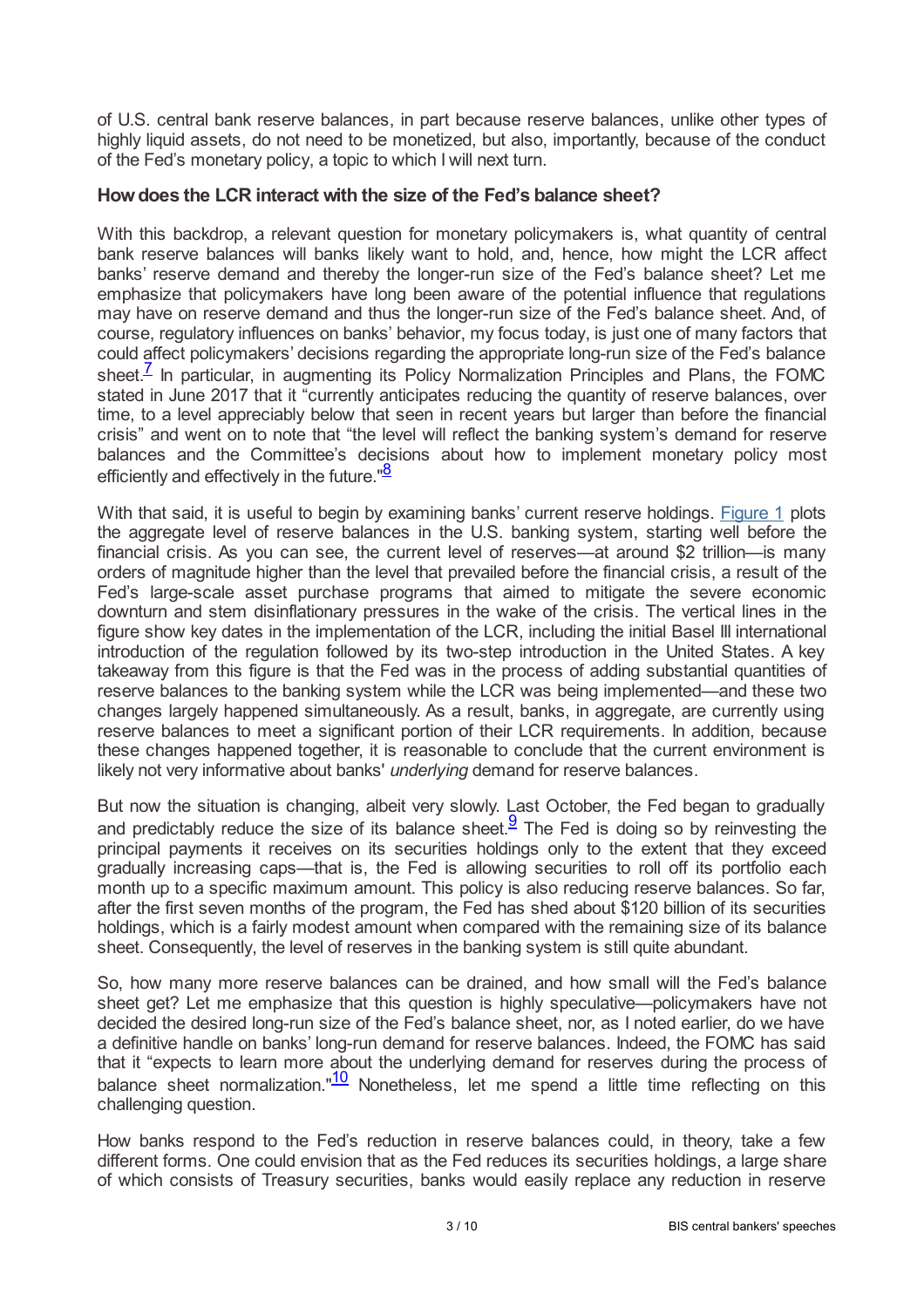balances with Treasury holdings, thereby keeping their LCRs roughly unchanged. According to this line of thought, because central bank reserve balances and Treasury securities are treated identically by the LCR, banks should be largely indifferent to holding either asset to meet the regulation. In that case, the reduction in reserves and corresponding increase in Treasury holdings might occur with relatively little adjustment in their relative rates of return. Alternatively, one could argue that banks may have particular preferences about the composition of their liquid assets. And since banks are profit-maximizing entities, they will likely compare rates of return across various HQLA-eligible assets in determining how many reserves to hold. If relative asset returns are a key driver of reserve demand, then interest rates across various types of HQLAwill adjust on an ongoing basis until banks are satisfied holding the aggregate quantity of reserves that is available.

<span id="page-3-0"></span>Recent research by the Board staff shows that banks currently display a significant degree of heterogeneity in their approaches to meeting their LCR requirements, including in their chosen volumes of reserve balances. $\frac{11}{1}$  $\frac{11}{1}$  $\frac{11}{1}$  Figure 2 shows a subset of this research to illustrate this point. The top and bottom panels represent estimates of how two large banks have been meeting their HQLA requirements over time. In each panel, the blue portions of the bars denote the share of HQLAmet by reserve balances, while the red, yellow, and brown slices of the bars represent the share met by Treasury securities, agency mortgage-backed securities, and other HQLA-eligible assets, respectively. Despite holding roughly similarly amounts of HQLA, the two banks exhibit very different HQLA compositions, with the bank depicted in the top panel consistently holding a much larger share of HQLA in the form of reserve balances than the bank shown in the bottom panel. This finding suggests that there likely is no single "representative bank" behavioral model that can capture all we might want to know about banks' demand for central bank reserve balances.

Some of the differences we see in bank behavior likely relate to banks' individual liquidity needs and preferences. Indeed, banks manage their balance sheets in part by taking into account their internal liquidity targets, which are determined by the interaction between the specific needs of their various business lines and bank management's preferences. In any case, this picture illustrates the complexities that are inherent in understanding banks' underlying demand for reserve balances, a topic for which more research would be quite valuable to policymakers.

<span id="page-3-1"></span>So, what does this finding say about the longer-run level of reserve balances demanded by banks? The answer is that there is a large degree of uncertainty. In fact, the Federal Reserve Bank of New York surveyed primary dealers and market participants last December to solicit their views about the level of reserves they expect to prevail in  $2025 \frac{12}{12}$  $2025 \frac{12}{12}$  $2025 \frac{12}{12}$  A few features of the survey responses stand out. All respondents thought that the longer-run level of reserve balances would be substantially *lower* than the current level of more than \$2 trillion. In addition, there appeared to be a widely held view that the longer-run level of reserves will be significantly *above* the level that prevailed before the financial crisis. But even so, the respondents did not agree about what that longer-run level will be, with about half anticipating a level ranging between \$400 billion and \$750 billion.

It is important to point out that the Fed's balance sheet will remain larger than it was before the crisis even after abstracting from the issue of banks' longer-run demand for reserve balances. The reason is that the ultimate size of the Fed's balance sheet also depends on developments across a broader set of Fed liabilities. One such liability is the outstanding amount of Federal Reserve notes in circulation—that is, paper money—which has doubled over the past decade to a volume of more than \$1.6 trillion, growing at a rate that generally reflects the pace of expansion of economic activity in nominal terms. Other nonreserve liabilities have also grown since the crisis, including the Treasury Department's account at the Fed, known as the Treasury's General Account. Recent growth in such items means that the longer-run size of the Fed's balance sheet will be noticeably larger than before the crisis regardless of the volume of reserve balances that might ultimately prevail.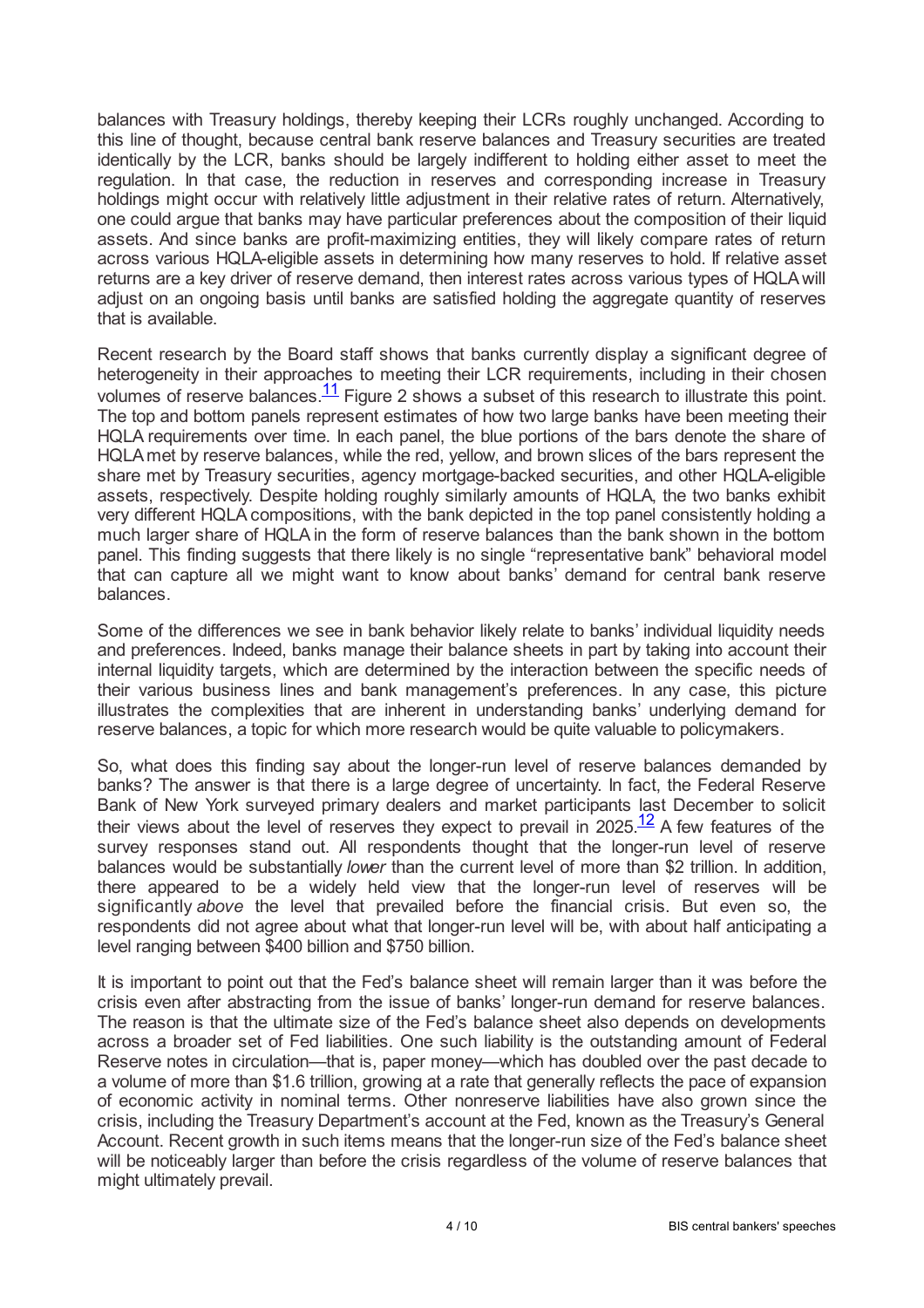<span id="page-4-0"></span>Putting the various pieces together, figure 3 illustrates how the overall size of the Fed's balance sheet may evolve. Given the uncertainties I have described, I have chosen to show three different scenarios, drawn from the most recent annual report released by the Federal Reserve Bank of New York, which was published last month. $\frac{13}{13}$  $\frac{13}{13}$  $\frac{13}{13}$  These scenarios highlight the degree to which the longer-run size of the Fed's domestic securities portfolio—also known as the System Open Market Account, or SOMA, which accounts for the vast majority of the Fed's assets—will be affected by choices about the future level of reserve balances and the evolution of nonreserve liabilities. The assumptions underlying the scenarios are based on the distribution of responses from the surveys I described earlier, as those surveys also asked respondents to forecast the likely longer-run levels of several liabilities on the Fed's balance sheet other than reserves. The "median" scenario, represented by the red (middle) line in the figure, is based on the 50th percentile of survey responses, while the "larger" and the "smaller" scenarios, denoted by the gold dashed (top) and blue dotted (bottom) lines, are based on the 75th and 25th percentiles, respectively.

The figure illustrates that the Fed's securities holdings are projected to decline about \$400 billion this year and another \$460 billion next year as Treasury and agency securities continue to roll off gradually from the Fed's portfolio. The kink in each curve captures what the FOMC has referred to as the point of "normalization" of the size of the Fed's balance sheet—that is, the point at which the balance sheet will begin to expand again to support the underlying growth in liabilities items such as Federal Reserve notes in circulation. All else being equal, greater longer-run demand for currency, reserve balances, or other liabilities implies an earlier timing of balance sheet normalization and a higher longer-run size of the balance sheet, as illustrated by the top line. And the converse—smaller demand for these liabilities and a later timing of normalization, illustrated by the bottom line—is also possible. In the three scenarios shown, the size of the Fed's securities portfolio normalizes sometime between 2020 and 2022. That is quite a range of time, so as the balance sheet normalization program continues, the Fed will be closely monitoring developments for clues about banks' underlying demand for reserves.

What will the Fed be monitoring as reserves are drained and the balance sheet shrinks? I would first like to emphasize that the Fed regularly monitors financial markets for a number of reasons, so I do not mean to imply that we will be doing anything that is very much different for our normal practice. As reserves continue to be drained, we will want to gauge how banks are managing their balance sheets in continuing to meet their LCRs, watching in particular how the distribution of reserve balances across the banking system evolves as well as monitoring any large-scale changes in banks' holdings of other HQLA-eligible assets, including Treasury securities and agency mortgage-backed securities.

And on the liabilities side of banks' books, we will be keeping our eye on both the volume and the composition of deposits, as there are reasons why banks may take steps, over time, to hold onto certain types of deposits more than others. In particular, retail deposits may be especially desired by banks going forward because they receive the most favorable treatment under the LCR and also tend to be relatively low cost.

Retail deposits have grown quite a bit since the crisis, especially in light of the prolonged period of broad-based low interest rates and accommodative monetary policy, limiting the need for banks to compete for this most stable form of deposits. However, the combination of rising interest rates and the Fed's shrinking balance sheet, together with banks' ongoing need to meet the LCR, may alter these competitive dynamics.

<span id="page-4-1"></span>Of course, importantly, deposits will not necessarily decline one-for-one with reserve balances as the Fed's balance sheet shrinks. The overall effects of the decline in the Fed's balance sheet will depend both on who ultimately ends up holding the securities in place of the Fed and on the full range of portfolio adjustments that other economic agents ultimately make as a result.  $\frac{14}{1}$  $\frac{14}{1}$  $\frac{14}{1}$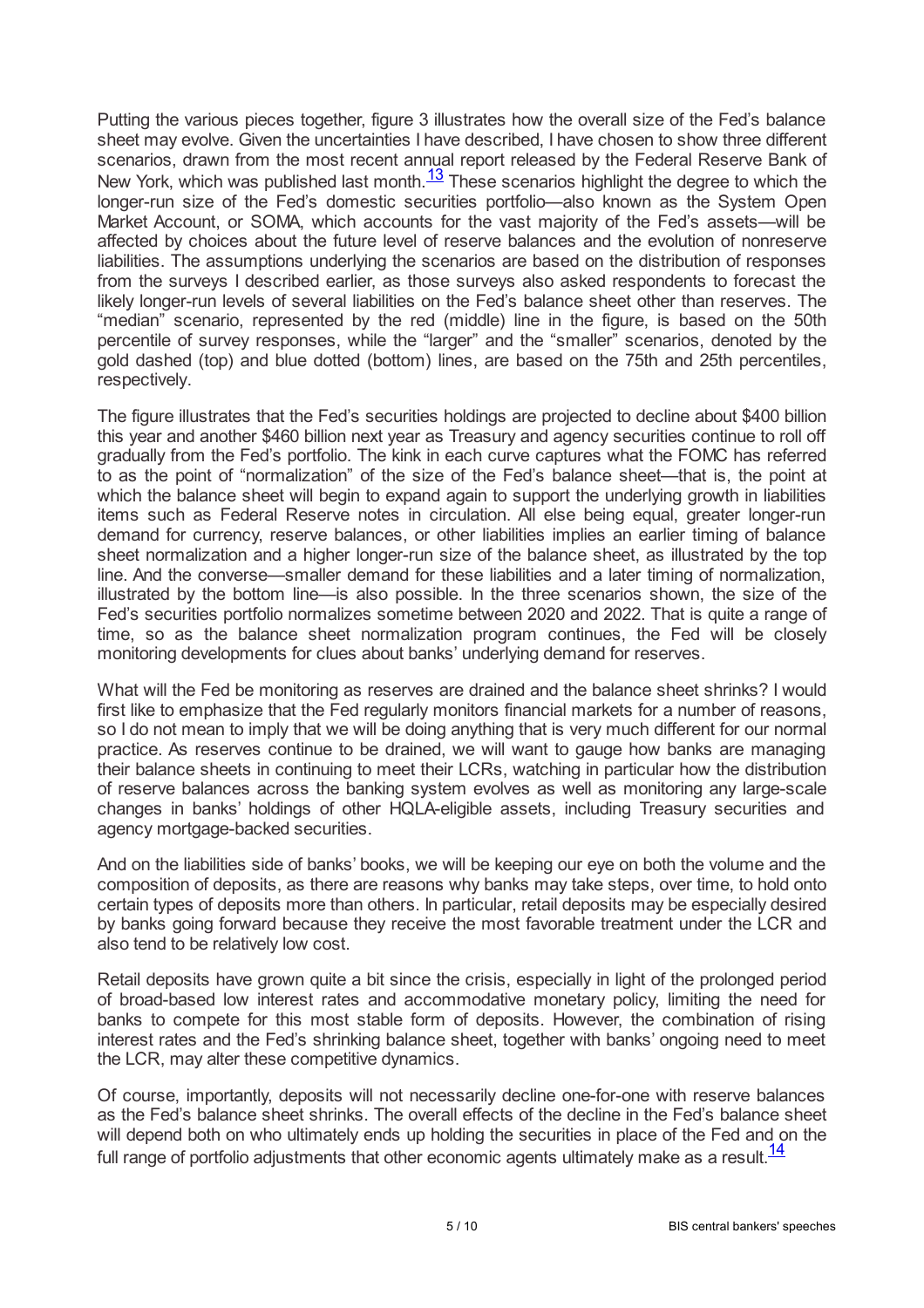We will also be monitoring movements in interest rates. In part, we will be tracking how the yields and spreads on the various assets that banks use to meet their LCR requirements evolve. For example, to the extent that some banks will wish to keep meeting a significant portion of their LCR requirements with reserves, the reduction in the Fed's balance sheet and the associated drop in aggregate reserves could eventually result in some upward pressure on the effective federal funds rate and on yields of Treasury securities. This situation could occur if some banks eventually find that they are holding fewer reserves than desired at a given constellation of interest rates and, in response, begin to bid for more federal funds while selling Treasury securities or other assets. Interest rates will adjust up until banks are indifferent with regard to holding the relatively smaller volume of reserves available in the banking system.

Overall, policymakers will be monitoring to make sure that the level of reserves the Fed supplies to the banking sector, which influences the composition of assets and liabilities on banks' balance sheets as well as market interest rates, provides the desired stance of monetary policy to achieve the FOMC's dual mandate of maximum employment and stable prices. Of course, we will need to be very careful to understand the precise factors that underlie any significant movements in these areas, because factors that are unrelated to the Fed's balance sheet policies might also cause such adjustments.

#### **Conclusion**

To conclude, I would like to reemphasize that I have touched on some highly uncertain issues today—issues that, I would like to stress again, have not been decided by the FOMC. One such issue that closely relates to my remarks today, and one I believe the upcoming panel will likely address, is which policy implementation framework the Fed should use in the long run. That is, broadly speaking, should the Fed continue to use an operational framework that is characterized by having relatively abundant reserves and operate in what is termed a "floor regime," or should it use one in which the supply of reserves is managed so that it is much closer to banks' underlying demand for reserves as in a "corridor regime"?

Of course, a host of complex issues underlie this decision, so I would just like to emphasize two general points. First, a wide range of quantities of reserve balances—and thus overall sizes of the Fed's balance sheet—could be consistent with either type of framework. Second, while U.S. liquidity regulations likely influence banks' demand for reserves, the Fed is not constrained by such regulations in deciding its operational framework, because U.S. banks will be readily able to meet their regulatory liquidity requirements using the range of available high-quality liquid assets, of which reserve balances is one type.

Importantly, additional experience with the Federal Reserve's policy of gradually reducing its balance sheet will help inform policymakers' future deliberations regarding issues related to the long-run size of the Fed's balance sheet, issues that will not need to be decided for some time.

The final and most general point is simply to underscore the premise with which I began these remarks: Financial regulation and monetary policy are, in important respects, connected. Thus, it will always be important for the Federal Reserve to maintain its integral role in the regulation of the financial system not only for the visibility this provides into the economy, but precisely in order to calibrate the sorts of relationships we have been talking about today.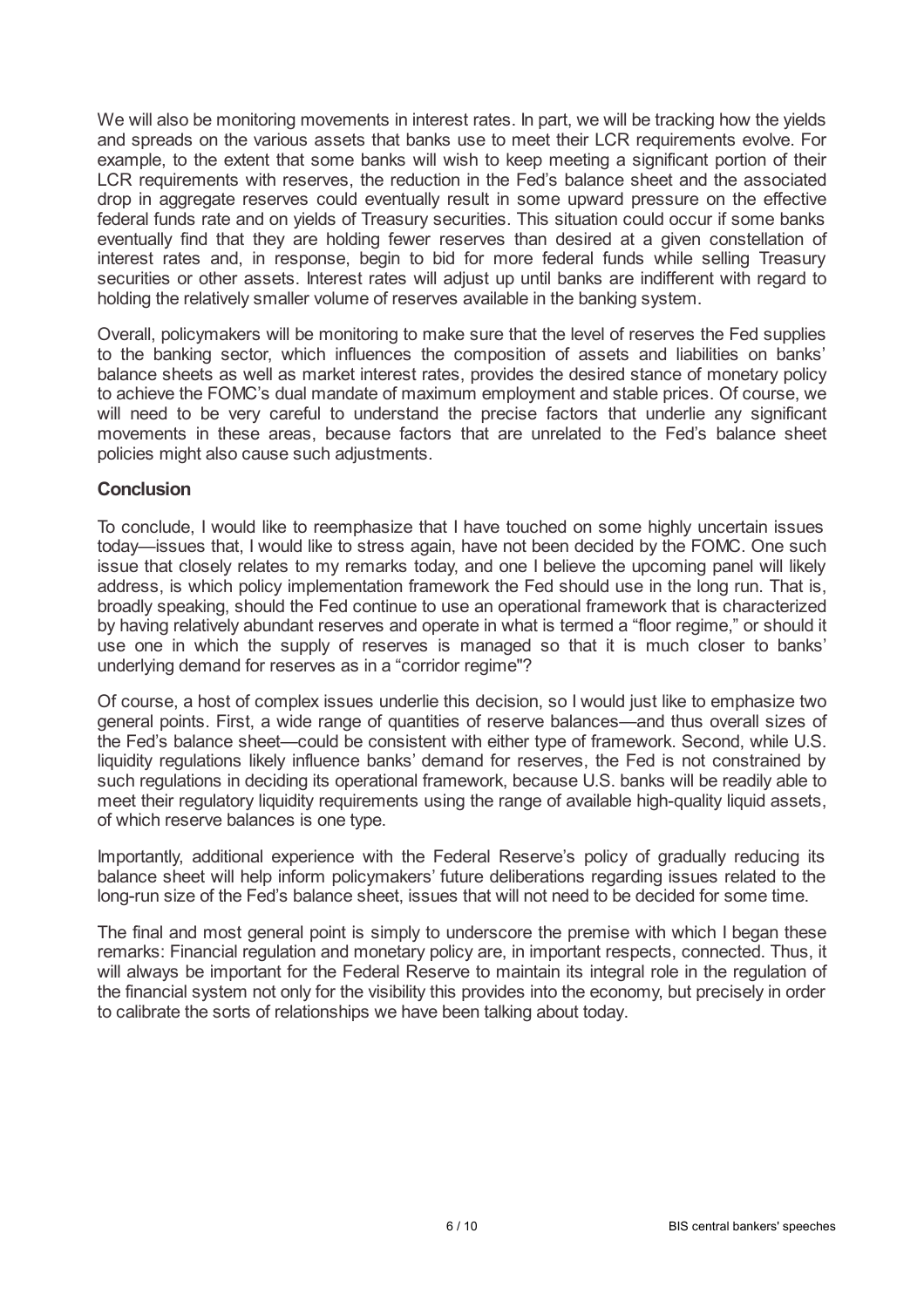# Figure 1: Reserve Balances



Note: LCR is Liquidity Coverage Ratio.

Source: Federal Reserve Board, Statistical Release H.4.1, "Factors Affecting Reserve Balances," https://www.federalreserve.gov/releases/h41.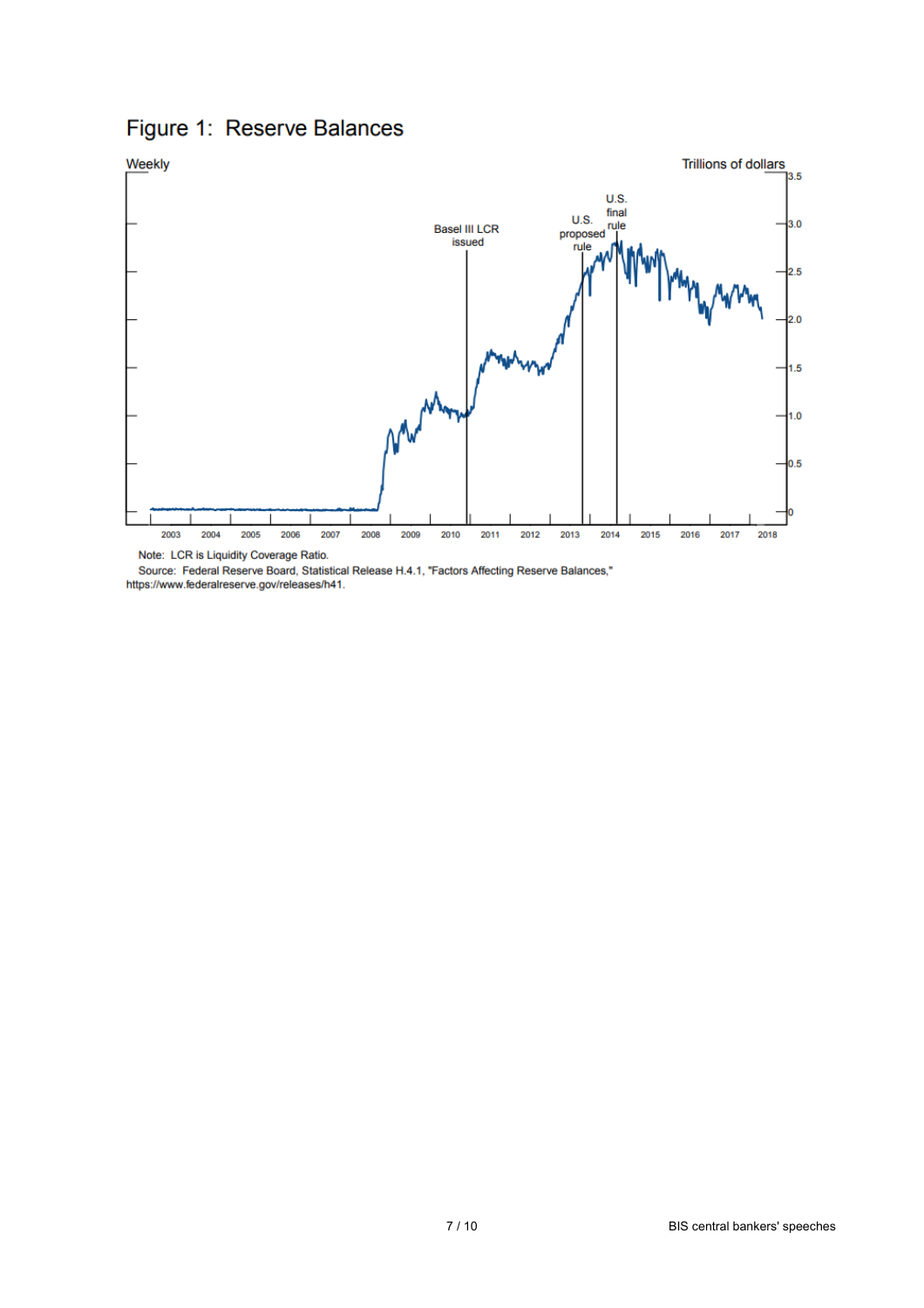

## Figure 2: Reserve Balance Concentration in HQLA

Note: Key shows bar segments in order from bottom to top. HQLA is high-quality liquid assets; MBS is mortgage-backed securities;<br>Other is other HQLA-eligible securities.

Source: Jane Ihrig, Edward Kim, Ashish Kumbhat, Cindy M. Vojtech, and Gretchen C. Weinbach (2017), "How Have Banks Been Managing<br>the Composition of High-Quality Liquid Assets?" Finance and Economics Discussion Series 2017-Federal Reserve System, August; revised February 2018), https://www.federalreserve.gov/econres/feds/files/2017092r1pap.pdf.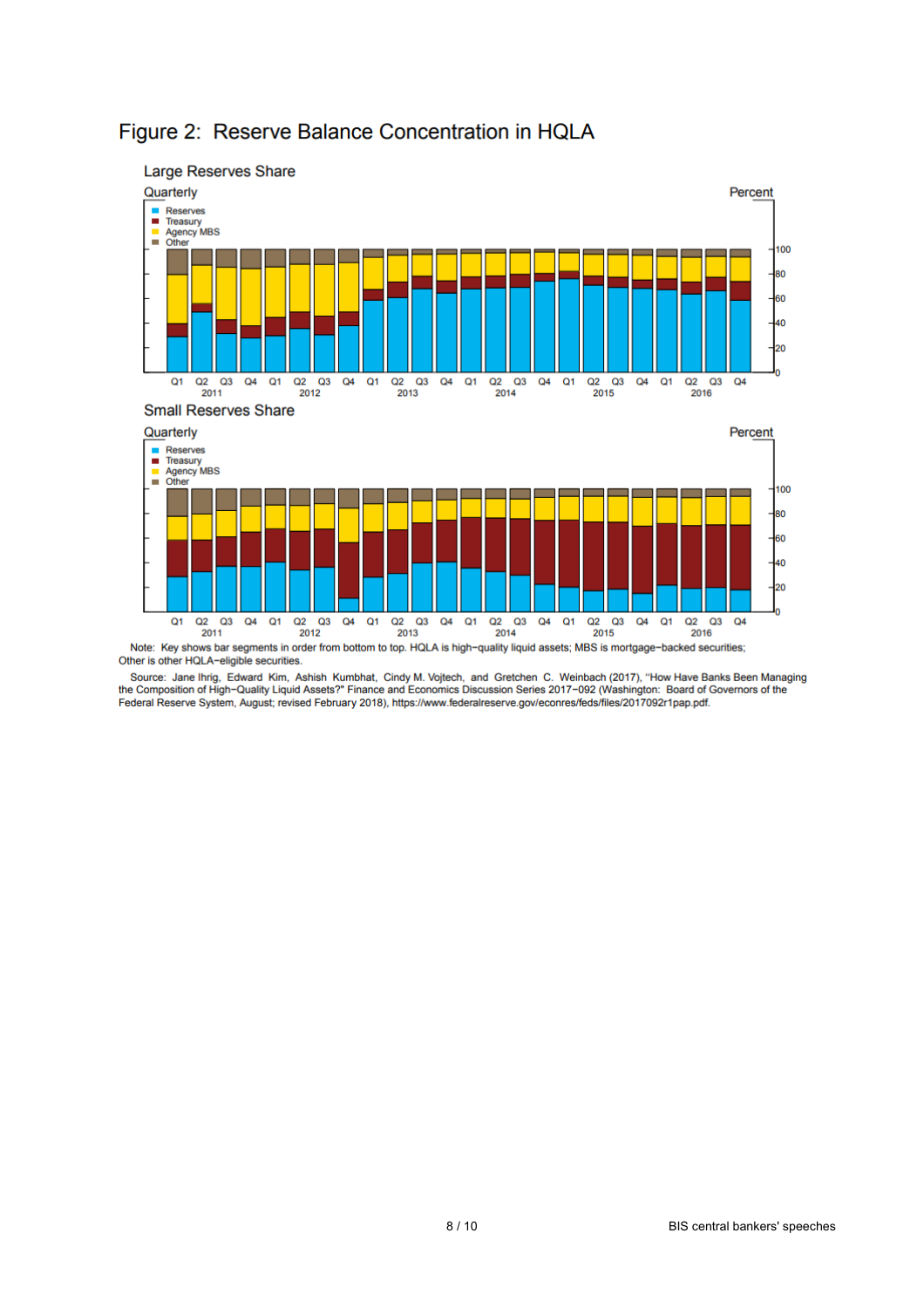



Note: Figures are as of year-end. Figures for 2010 to 2017 (shaded area) are historical settled holdings. Smaller and larger liabilities are based, respectively, on the 25th percentile and 75th percentile responses to a question about the size and composition of the Federal Reserve's long-run balance sheet in the Federal Reserve Bank of New York's December 2017 Survey of Primary Dealers and Survey of Market Participants. Projected figures are rounded. SOMA is System Open Market Account.

Source: Federal Reserve Bank of New York (2018), Open Market Operations during 2017 (New York: FRBNY), https://www.newyorkfed.org/medialibrary/media/markets/omo/omo2017-pdf.pdf.

- <span id="page-8-0"></span>The views I express here are my own and not necessarily those of the Federal Reserve Board or the Federal Open Market Committee. [1](#page-0-0)
- <span id="page-8-1"></span>Required capital at the bank subsidiaries of these firms would be reduced by larger amounts—and would only allow the firm to move that capital to different subsidiaries within the firm—but, more importantly, the overall capital regime prevents this capital from being distributed out of the banking organization as a whole except in this de minimis amount. Thus, the overall organization retains the same capital levels without the structure of capital regulation creating an incentive to add risk to the system. [2](#page-1-0)
- <span id="page-8-2"></span>While deposit insurance helps mitigate the incentive for manydepositors to run, it cannot fullyeliminate this risk. For a discussion of this vulnerability, see Douglas W. Diamond and Philip H. Dybvig (1983), "Bank Runs, Deposit Insurance, and Liquidity," *Journal of Political Economy,* vol. 91 (June), pp. 401–19. [3](#page-1-1)
- <span id="page-8-3"></span>See Senior Supervisors Group (2009),*Risk Management Lessons from the Global Banking Crisis of* 2008 (PDF) (New York: Federal Reserve Bank of New York, October). [4](#page-1-2)
- <span id="page-8-4"></span>For a full description of the U.S. LCR, including which banks are covered, see Regulation [WW—Liquidity](www.gpo.gov/fdsys/granule/CFR-2017-title12-vol4/CFR-2017-title12-vol4-part249) Risk Management Standards, 12 C.F.R. pt. 249 (2017). [5](#page-1-3)
- <span id="page-8-5"></span>See Jane Ihrig, Edward Kim, Ashish Kumbhat, Cindy M. Vojtech, and Gretchen C. Weinbach (2017), "How Have Banks Been Managing the [Composition](www.federalreserve.gov/econres/feds/files/2017092r1pap.pdf) of High-Quality Liquid Assets? (PDF)" Finance and Economics Discussion Series 2017–092 (Washington: Board of Governors of the Federal Reserve System, August; revised February2018). [6](#page-1-4)
- <span id="page-8-6"></span> $\frac{7}{1}$  $\frac{7}{1}$  $\frac{7}{1}$  For example, a separate factor that is relevant for policymakers in this regard is the FOMC's choice of long-run framework for monetary policy implementation. For policymakers' discussions of this factor, see Board of Governors of the Federal Reserve System (2016), "Minutes of the Federal Open Market Committee, July 26–27, 2016," press release, August 17; and Board of Governors of the Federal Reserve System (2016), "Mnutes of the